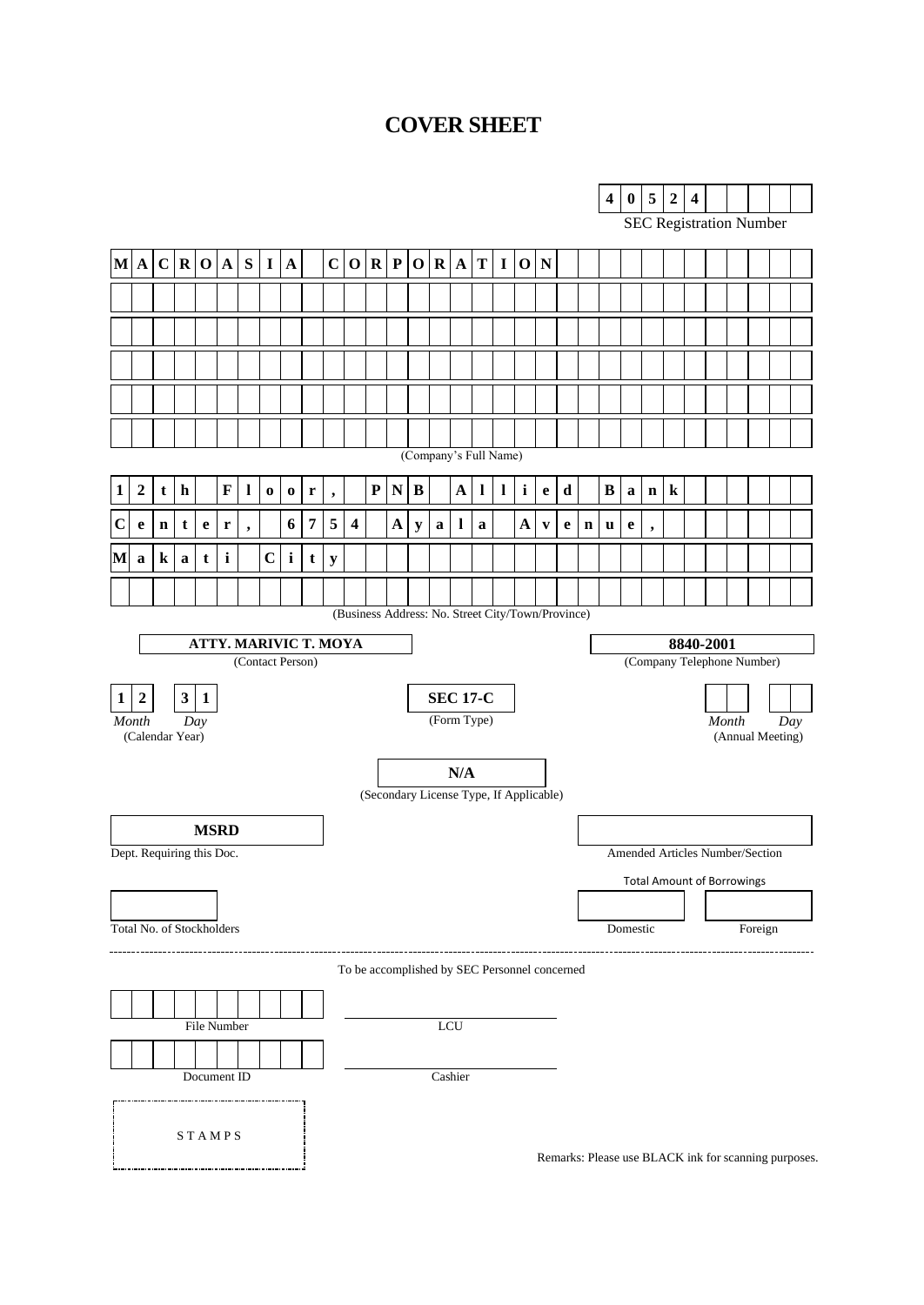### **SECURITIES AND EXCHANGE COMMISSION**

## **SEC FORM 17-C**

### **CURRENT REPORT UNDER SECTION 17 OF THE SECURITIES REGULATION CODE AND SRC RULE 17.2(c) THEREUNDER**

### 1. **12 May 2022**

Date of Report (Date of earliest event reported)

- 2. SEC Identification Number **40524** 3. BIR Tax Identification No. **004-666-098-000**
- 4. **MACROASIA CORPORATION** Exact name of issuer as specified in its charter
- 5. **Philippines** Province, country or other jurisdiction of incorporation

| 6. | (SEC Use Only)                |
|----|-------------------------------|
|    | Industry Classification Code: |

7. **12th Floor, PNB Allied Bank Center, 6754 Ayala Avenue, Makati City 1226** Address of principal office **Postal Code** Postal Code

#### 8. **(632) 8840-2001** Issuer's telephone number, including area code

- 9. **N/A**...................................................................................................................................... Former name or former address, if changed since last report
- 10. Securities registered pursuant to Sections 8 and 12 of the SRC or Sections 4 and 8 of the RSA

Title of Each Class Number of Shares of Common Stock Issued

 **Common Stock, P1.00 par value 1,890,958,323 outstanding shares**

11. Indicate the item numbers reported herein: **ITEMS 4 and ITEM 9**

### **Annual Stockholders' Meeting**

**Item 4. Resignation, Removal or Election of Registrant's Directors or Officers**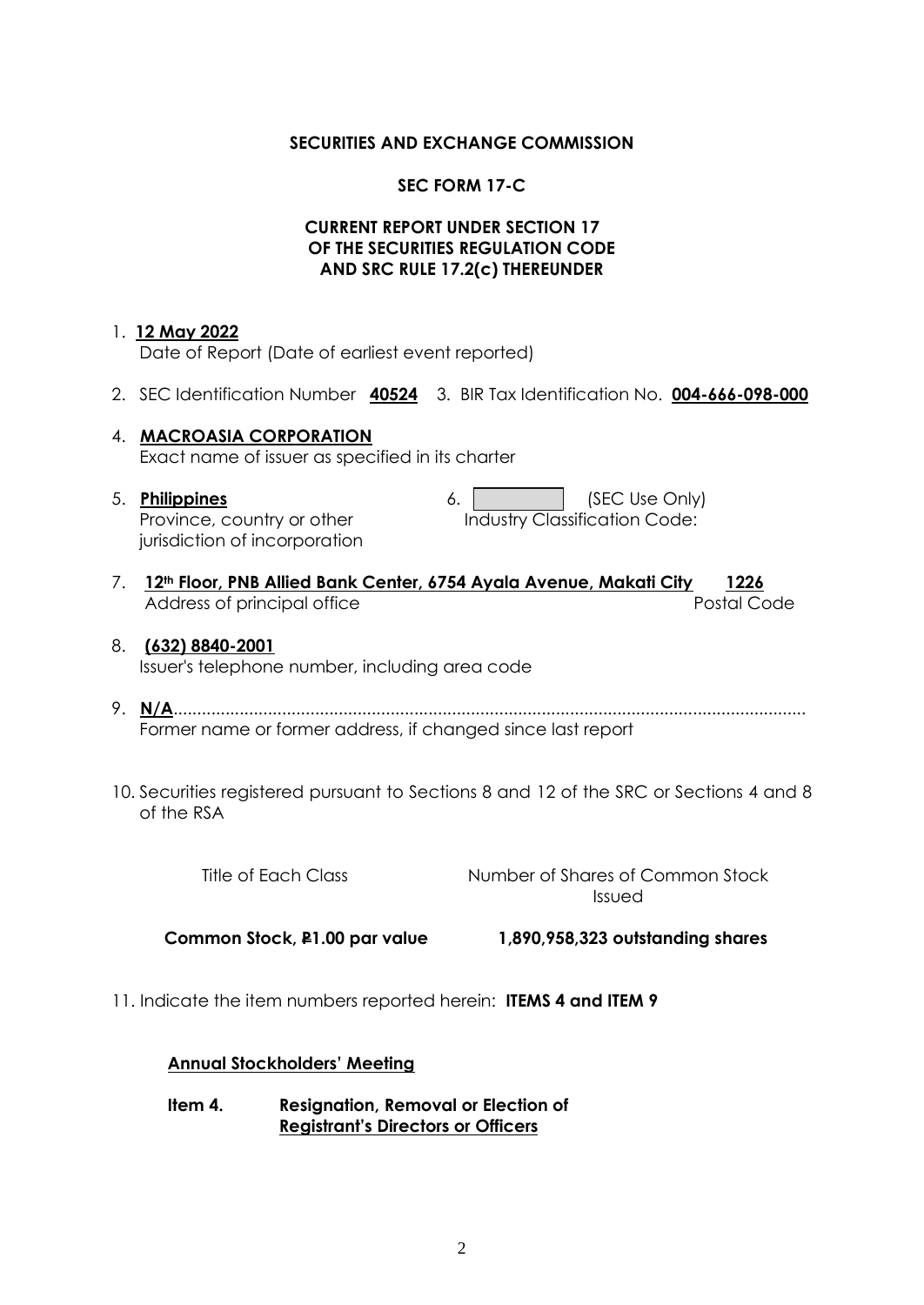During the Annual Stockholders' Meeting of the Corporation held on 12 May 2022, the stockholders of the Corporation elected the following directors to serve as such for 2022-2023 and until the election and qualification of their successors:

- 1. Dr. Lucio C. Tan
- 2. Carmen K. Tan
- 3. Lucio C. Tan III
- 4. Eduardo Luis T. Luy
- 5. Vivienne K. Tan
- 6. Michael G. Tan
- 7. Kyle Ellis C. Tan
- 8. Johnip G. Cua (Independent Director)
- 
- 9. Ben C. Tiu (Independent Director)
- 10. Marixi R. Prieto (Independent Director)
- 
- 11. Samuel C. Uy (Independent Director)

## **Item 9. Other Events**

### **Appointment of External Auditor**

The stockholders appointed SGV & Co. as the external auditor of the Corporation for the calendar year 2022.

## **Organizational Board Meeting**

### **Item 4. Resignation, Removal or Election of Registrant's Directors or Officers**

During the Organizational Meeting of the Board of Directors of the Corporation held immediately after the Annual Stockholders' Meeting, the following were elected as officers of the Corporation to serve as such for 2022-2023 and until the election and qualification of their successors:

| Chairman and Chief Executive Officer      |   | Dr. Lucio C. Tan          |
|-------------------------------------------|---|---------------------------|
| President and Chief Operating Officer     |   | Eduardo Luis T. Luy       |
| Treasurer                                 | - | Kyle Ellis C. Tan         |
| Senior Vice-President for Legal, Human    |   | Marivic T. Moya           |
| Resources & External Relations/           |   |                           |
| <b>Chief Compliance Officer/</b>          |   |                           |
| Corporate Information Officer             |   |                           |
| <b>Chief Financial Officer/</b>           |   | Amador T. Sendin          |
| Senior Vice-President for Administration/ |   |                           |
| <b>Chief Risk Officer</b>                 |   |                           |
| Vice-President for Business Development/  | - | Belgium S. Tandoc         |
| Data Protection Officer                   |   |                           |
| Lead Independent Director                 |   | Johnip G. Cua             |
| Corporate Secretary                       |   | Florentino M. Herrera III |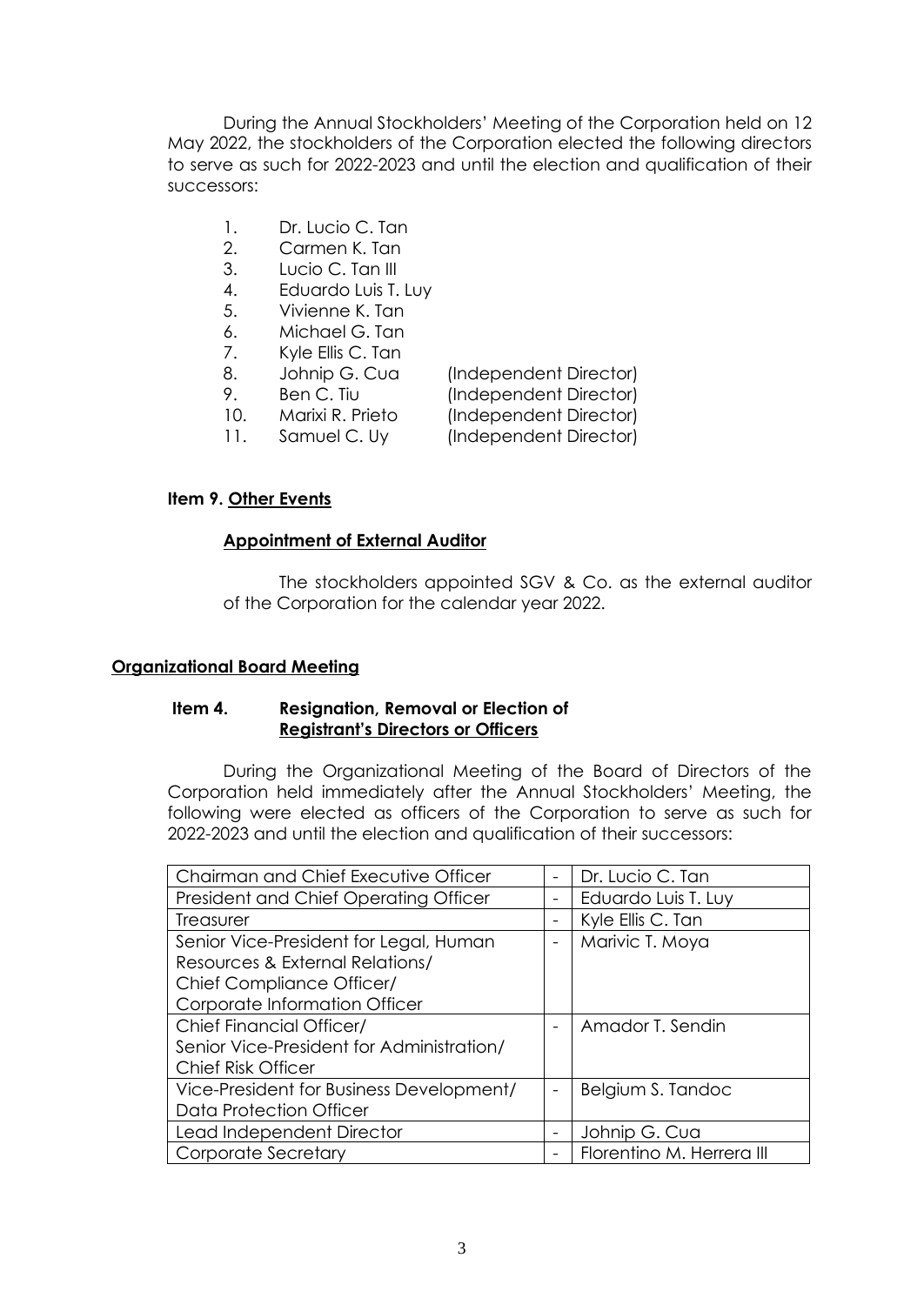The Board also elected the members of the various committees of the Corporation, as set forth hereunder:

# **Corporate Governance Committee**

| Chairperson       |  | -   Marixi R. Prieto (Independent Director) |
|-------------------|--|---------------------------------------------|
| Members           |  | Lucio C. Tan III                            |
|                   |  | - Johnip G. Cua (Independent Director)      |
|                   |  | Ben C. Tiu (Independent Director)           |
|                   |  | - Samuel C. Uy (Independent Director)       |
| Non-Voting Member |  | -   Marivic T. Moya                         |

# **Compensation Committee**

| Chairman          | - Johnip G. Cua (Independent Director) |
|-------------------|----------------------------------------|
| <b>Members</b>    | Lucio C. Tan III                       |
|                   | -   Michael G. Tan                     |
|                   | -   Ben C. Tiu (Independent Director)  |
|                   | - Samuel C. Uy (Independent Director)  |
| Non-Voting Member | Marivic T. Moya                        |

# **Audit Committee**

| Chairman |  | - Johnip G. Cua (Independent Director)      |
|----------|--|---------------------------------------------|
| Members  |  | -   Michael G. Tan                          |
|          |  | - Lucio C. Tan III                          |
|          |  | -   Ben C. Tiu (Independent Director)       |
|          |  | -   Marixi R. Prieto (Independent Director) |
|          |  | - Samuel C. Uy (Independent Director)       |

# **Related Party Transactions Committee**

| Chairperson |  | -   Marixi R. Prieto (Independent Director) |
|-------------|--|---------------------------------------------|
| Members     |  | - Lucio C. Tan III                          |
|             |  | - Johnip G. Cua (Independent Director)      |
|             |  | -   Ben C. Tiu (Independent Director)       |
|             |  | - Samuel C. Uy (Independent Director)       |

## **Risk Management Committee**

| Chairman | $\overline{\phantom{a}}$ | <b>Ben C. Tiu (Independent Director)</b> |
|----------|--------------------------|------------------------------------------|
| Members  |                          | -   Eduardo Luis T. Luy                  |
|          |                          | Michael G. Tan                           |
|          |                          | -   Vivienne K. Tan                      |
|          |                          | - Johnip G. Cua (Independent Director)   |
|          |                          | Marixi R. Prieto (Independent Director)  |
|          |                          | Samuel C. Uy (Independent Director)      |